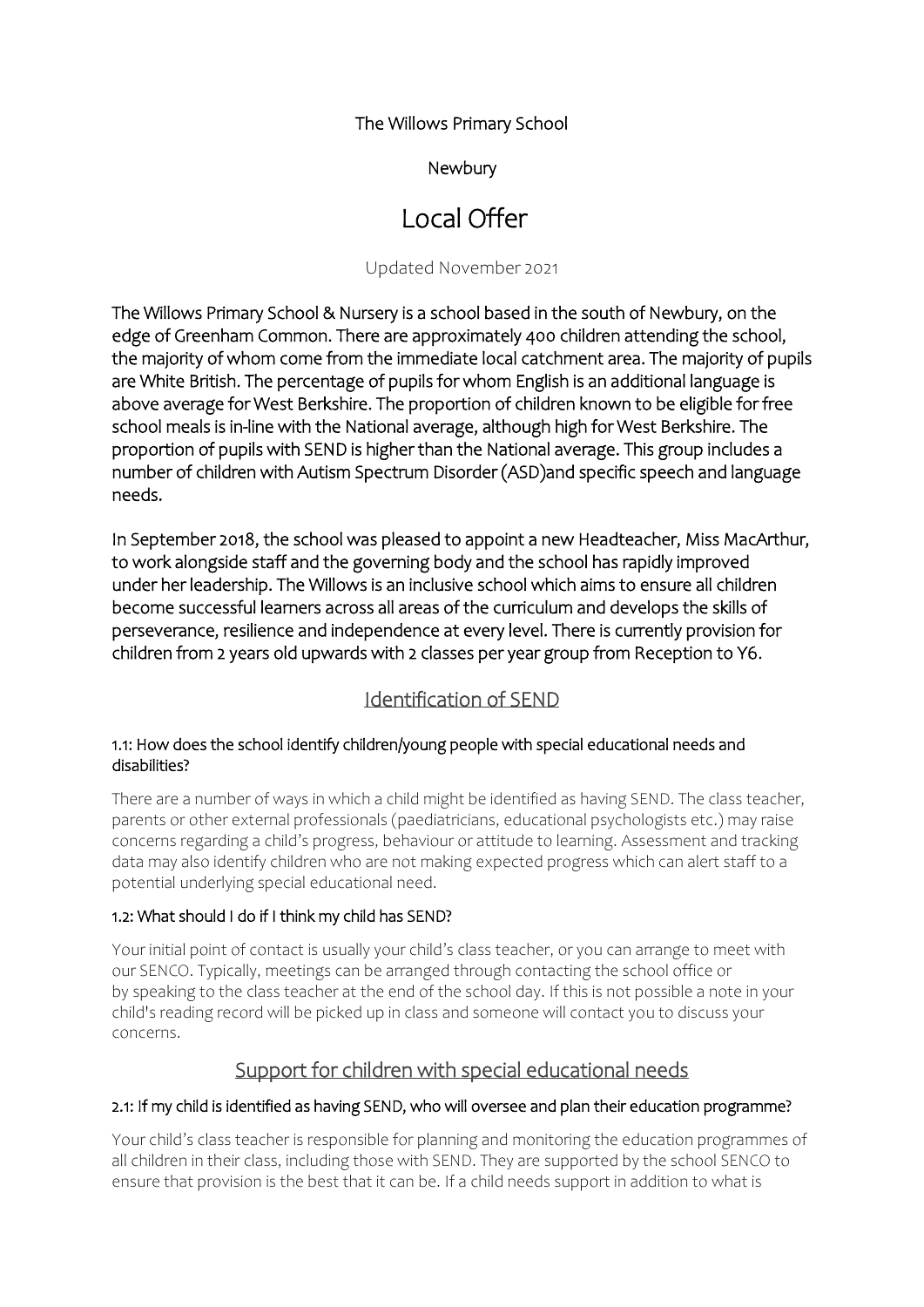already planned for the class, your child's teacher will also be responsible for planning suitably differentiated or supported learning opportunities. This may be done in consultation with, and where appropriate will follow, guidance given by other agencies. Sometimes these programmes will be formally reviewed through a support and achievement plan (SAP) or an educational, health and care plan (EHCP).

## 2.2: How will I be informed / consulted about the ways in which my child is being supported?

If your child has been identified as having SEND, a Support and Achievement Plan (SAP) may be written outlining your child's needs and how school and home can support their continued progress and achievement. Children have this information in a learning passport which documents their learning behaviours, intended targets and ways for parents to support at home. Children's and parent/carer's views are an important part of the SAP and learning passport writing process. They are written in child friendly terms; they stay with the child in class as a working document. SAPs are formally reviewed, updated and shared with parents/carers twice yearly, however children have a great deal of ownership of their passports and may mark off when they meet targets at any point in an academic year.

Parent/teacher consultations also take place in the Autumn and Spring terms and provide another opportunity to discuss your child's needs with the class teacher or SENCO. In the Summer term, teachers write their end of year reports which will summarise all the progress and achievements your child has made. They will also include areas for development which will support continued progress in the next year group.

Where appropriate we will seek support from other agencies to ensure that provision for your child is up to date and relevant and your permission is sought before assessments take place or support is taken. You will also be informed at parent's evenings of any additional interventions your child takes part in.

In certain circumstances a child may have an identified SEND that does not require a SAP, for example, if they have a hearing impairment that is mitigated with the use of radio aids and their attainment is at or above age related expectations.

## 2.3: How will the school balance my child's need for support with developing their independence?

The Teaching Assistants (TAs) who work with individual children are aware of the need to encourage them to be active members of their class and many have received specific training on enabling pupils to develop their independence in a range of environments. Over resilience on adults is not promoted. The TAs are skilled at recognising when it is appropriate to work on a one to one basis with a child, when the child can be supported at a distance and when they would benefit from being independent.

## 2.4: How will the school match / differentiate the curriculum for my child's needs?

Through whole school tracking procedures, we assess the progress that all the children make. From this information we are able to target the areas of the core curriculum where a child would need additional support and intervention. The curriculum can be differentiated in a range of ways, for example through additional adult support, simplified activities, use of visual prompts or use of concrete resources.

## 2.5: What teaching strategies does the school use for children with learning difficulties, including autistic spectrum disorder, hearing impairment, visual impairment, speech and language difficulties?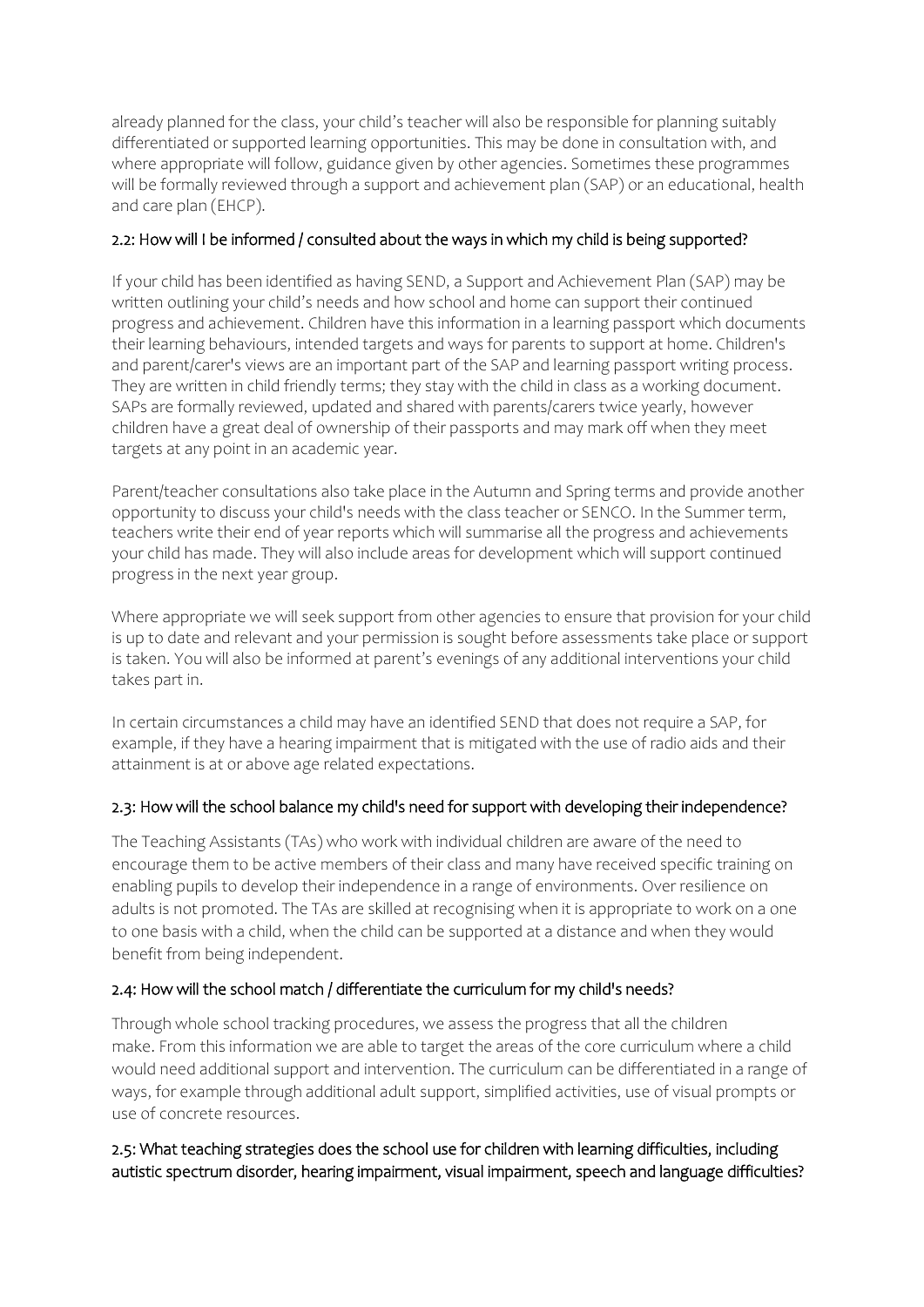At The Willows, we have a wide range of SEND needs and we have close links with a number of external agencies to support our children including from: Autism Spectrum Disorder (ASD) Advisory Service, Educational Psychologists (Ed Psych), Speech and Language Therapists (SaLT), Cognition and Learning Team (CaLT), Child and Adolescent Mental Health Team (CAMHs), Early Development and Inclusion Team (EDIT), Sensory Consortium Service (SCS) and Specialist Inclusion Support Service (SISS). We consult with these services for advice on different teaching strategies when needed.

Depending on a child's needs, these are some of the tools that we use:

- Task strips
- Social Stories
- Challenge packs
- Numicon
- Radio Aids
- Enlarged texts
- Coloured overlays/paper
- Sensory integration/movement breaks
- Fine motor skills

#### 2.6: What additional staffing does the school provide from its own budget for children with SEND?

Currently we have a number of children who require additional 1:1 support. 1:1 support is funded by the school, unless the child has an EHCP whereby the Local Authority partly fund this provision. Every class has at least one TA who can provide additional support as well as small group work in class. We also have TAs who are trained to offer specific support through delivery of targeted interventions such as NELI (Nuffield Early Literacy Intervention) and ECAT (Every Child A Talker) speech and language intervention. We also have Emotional Literacy Support Assistants (ELSAs) who work part time with individuals to support children who are dealing with bereavement, conflict in the family, social skills issues and other mental health related issues, as the need arises. We also have school Pastoral Support Workers (PSW) who work with both children and their families to support positive learning and family outcomes.

#### 2.7: What specific intervention programmes does the school offer to children with SEND and are these delivered on a one to one basis or in small groups?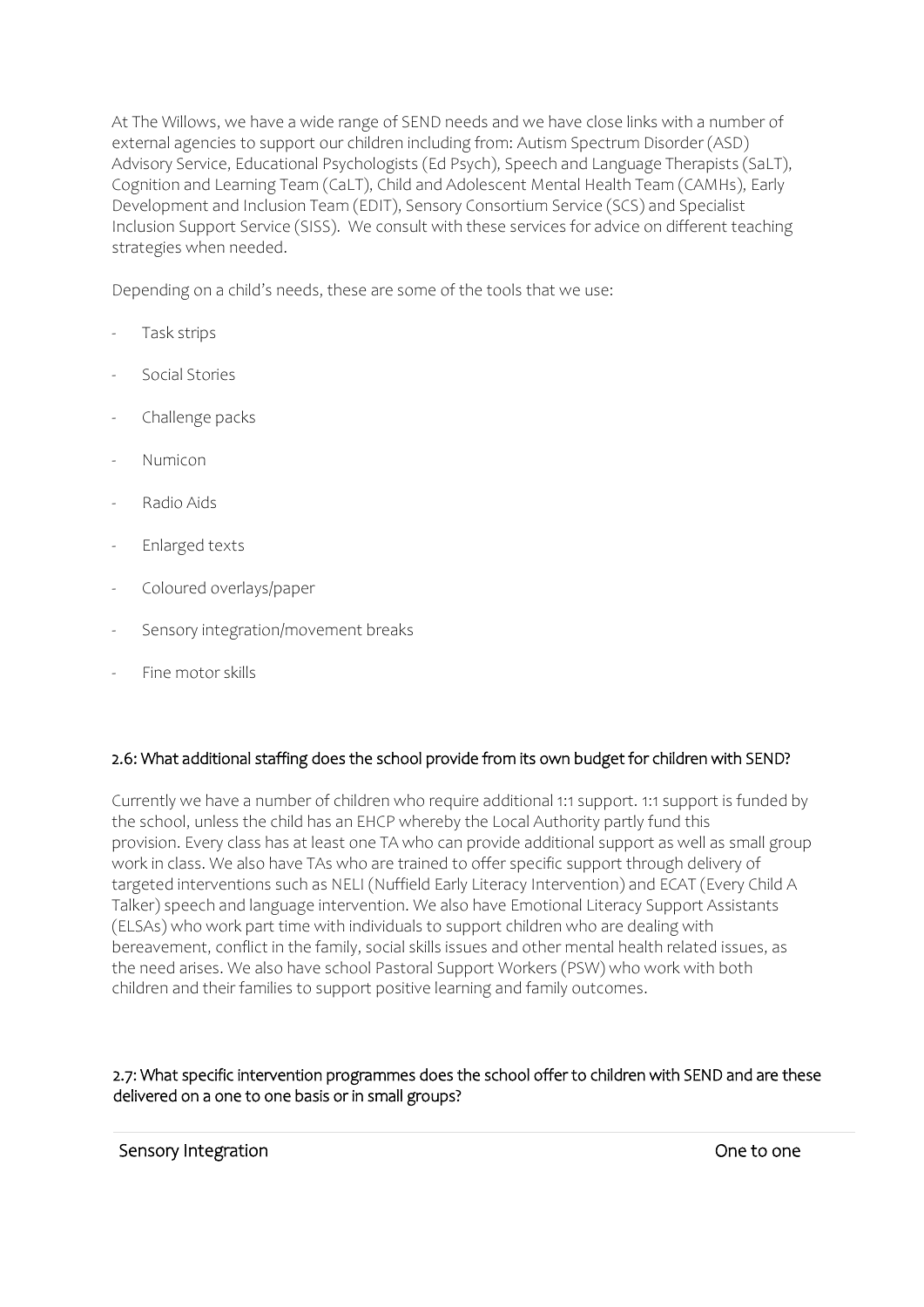| Sensory Integration                               | Small group |
|---------------------------------------------------|-------------|
|                                                   |             |
| <b>SALT</b>                                       | One to one  |
| <b>ECAT</b>                                       | One to one  |
| <b>ECAT</b>                                       | Small group |
| Social Skills                                     | Small group |
| <b>ELSA</b>                                       | One to one  |
| <b>ELSA</b>                                       | Small group |
| Physiotherapy                                     | One to one  |
| Fine Motor Skills / Occupational Therapy          | One to one  |
| Fine Motor Skills / Occupational Therapy          | Small group |
| LAL/Post LAL (Language & Literacy Unit) programme | One to one  |
| LAL/Post LAL (Language & Literacy Unit) programme | Small group |
| SPRINT (Literacy Booster)                         | One to one  |
| SPRINT (Literacy Booster)                         | Small group |
| Numicon                                           | Small group |
| Catch Up Reading                                  | One to one  |
| Precision Teaching                                | One to one  |
| Draw and Talk                                     | One to one  |

## 2.8: What resources and equipment does the school provide for children with SEND?

We are able to respond to the personal needs of your child and can either borrow or purchase specialist equipment following advice from outside agencies. Within school we have a range of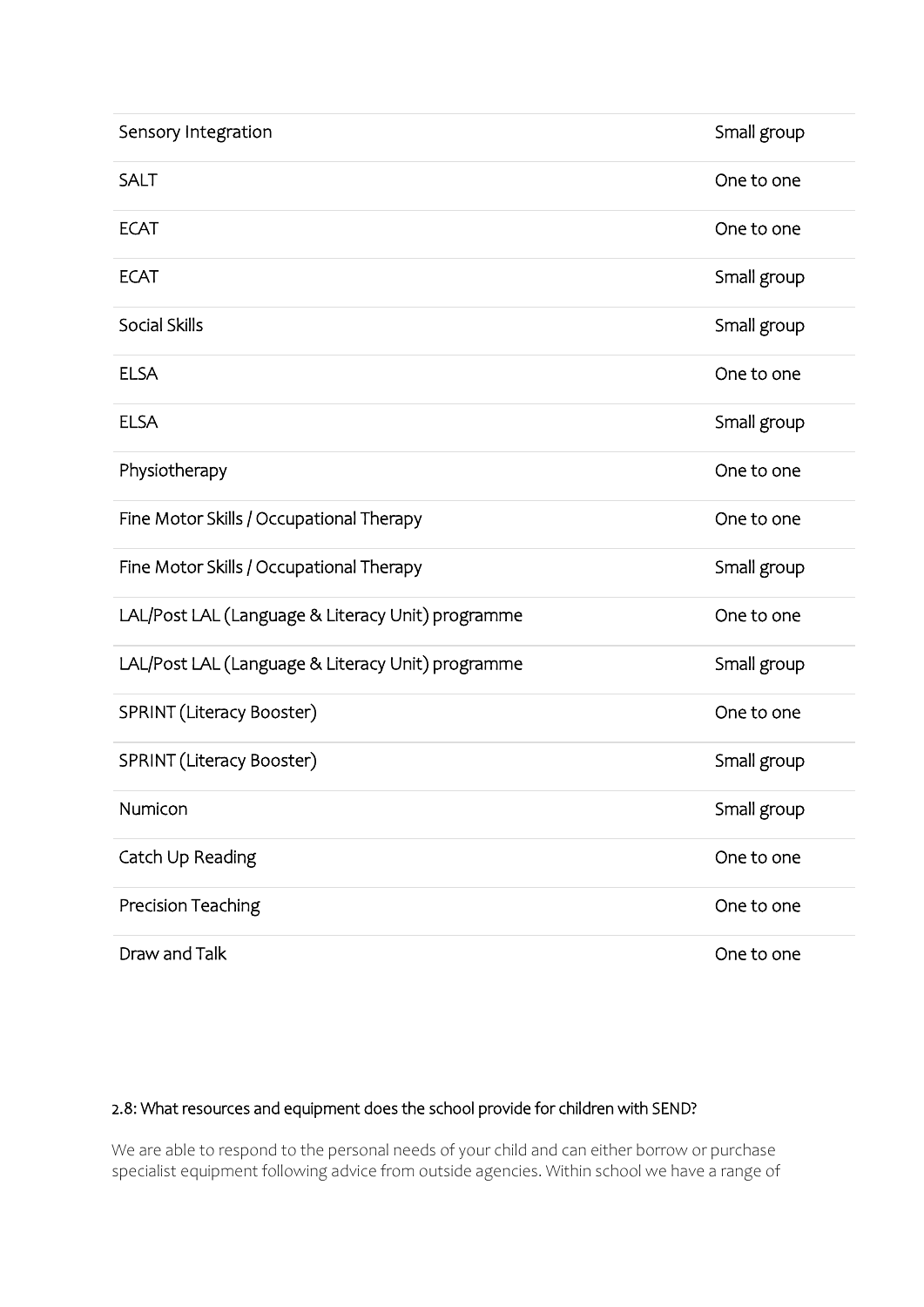resources such as Numicon to support number work and the expertise to write social stories to help children understand potentially anxiety provoking situations. We are also able to call on external expertise such as the Educational Psychologist or the Specialist Inclusion Support Service to advise on appropriate resources. We have a range of equipment available to pupils with SEND, such as:

| - Writing slopes                          | - Ear defenders                                                 |
|-------------------------------------------|-----------------------------------------------------------------|
| - Weighted lap pads                       | - A wide range of sensory equipment<br>including a sensory room |
| - Alpha Smarts (Small personal computers) |                                                                 |
|                                           | - Nethooks                                                      |
| - Wobble cushions                         | - Communication Boards                                          |
| - Wedge cushions                          |                                                                 |
| - Ergonomic pencil grips                  | - Talking Tins                                                  |
|                                           | - ACE Dictionaries                                              |
| - Coloured overlays/exercise books        |                                                                 |

## 2.9: What special arrangements can be made for my child when taking examinations?

Where appropriate the school can apply for extra time for children sitting Key Stage 2 national tests, modified tests can be ordered for children with a visual impairment, some children may also have access to a reader or a scribe. The Headteacher makes all applications based on clear criteria specified by the STA (Standards and Testing Agency).

## My child's progress

#### 3.1: How will the school monitor my child's progress and how will I be involved in this?

Assessment at The Willows takes place constantly. Teachers assess learning and understanding during and after each lesson, tailoring their teaching and the direction of lessons based on what they see and hear. Teachers measure progress and learning at the end of lessons, through marking, as well as at the end of units of work and the end of each term, through more formal recorded assessments.

Statutory assessment includes, the EYFS Baseline assessment, the Foundation Stage Profile in Reception, Phonics Screening in Year 1, the multiplication check in Year 4 and SATs at the end of Key Stage 1 and 2 (Year 2 & 6). In addition to this, in the Early Years Foundation Stage, Every Child A Talker (ECAT) monitoring happens each term to highlight any delayed speech & language issues.

Teachers meet with the senior leadership team to discuss pupil progress and to ensure that early intervention is put in place where required. The SENCO reviews progress made by SEN children and ensures that appropriate additional support is provided.

Parents are invited in for parent consultation meetings in the Autumn and Spring term where children's progress and attainment is a focus. A report is written at the end of each year highlighting learning, progress and next steps for children. Parents are invited to discuss these with the class teacher in the summer term.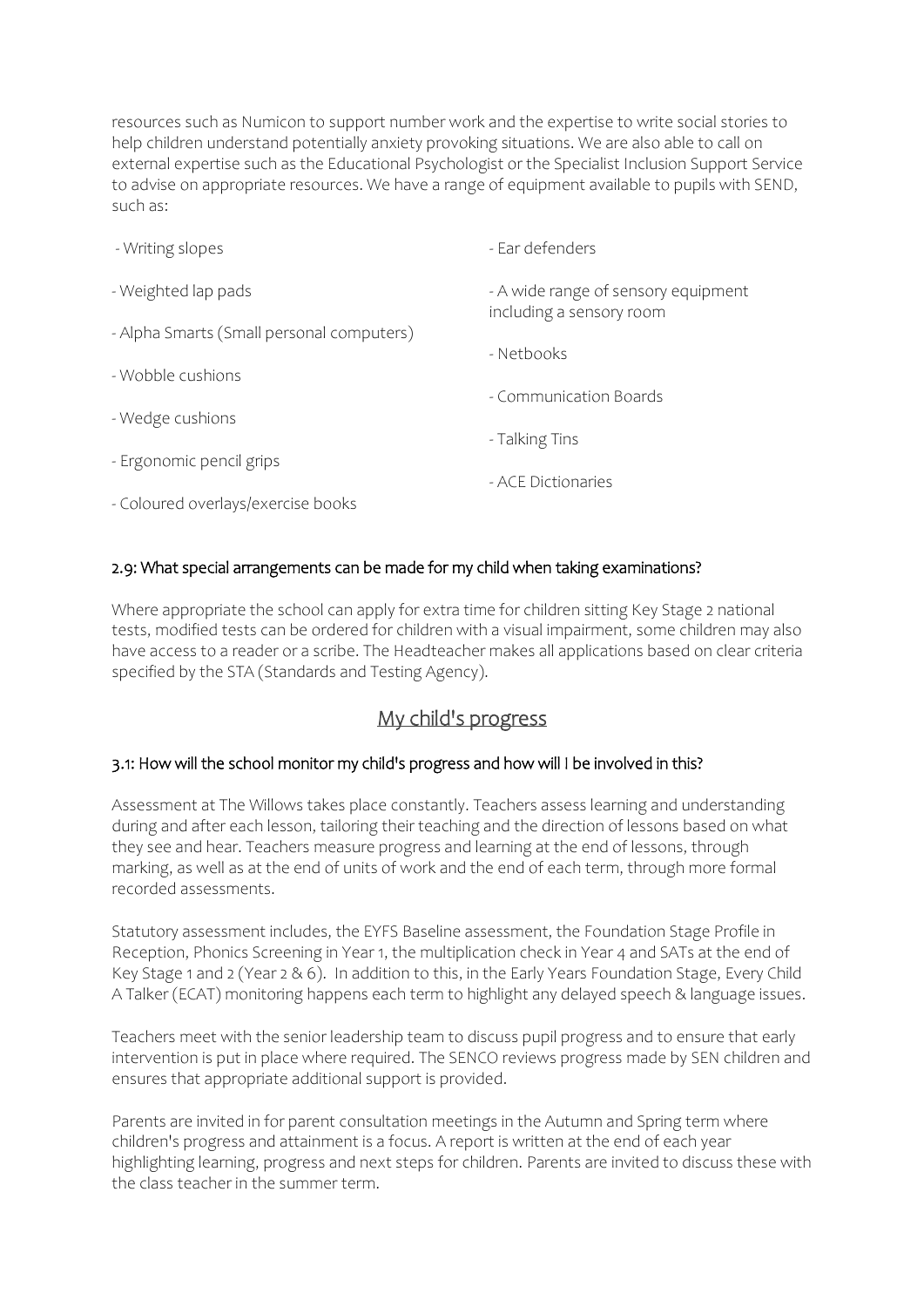#### 3.2: When my child's progress is being reviewed, how will new targets be set and how will I be involved?

Following on from assessments, termly pupil progress meetings are held in school. Teachers meet with the Head teacher, deputy and the SENCO to look at progress and attainment. As a result of these meetings, targets may be set or adjusted and in certain circumstances, additional support or interventions may be planned to support children to close gaps.

For children who have a SAP (Support and Achievement Plan) or an EHCP (Education, Health and Care Plan), meetings are set with parents and, where appropriate, children work with adults to review targets and set new goals. Some outcomes may remain similar, depending on the child's needs. Both the child and parents can make a comment about the outcomes and next steps. Discussion will also take place about how school/home can work together in supporting the child.

#### 3.3: ln addition to the school's normal reporting arrangements, what opportunities will there be for me to discuss my child's progress with school staff?

We value the support of parents in each pupil's learning journey. If, at any point, you would like to meet with staff in addition to the meeting times referred to, you can ring the school office to make an appointment.

#### 3.4: What arrangements does the school have for regular home to school contact?

Parents are always welcome to make an appointment to see their child's Class Teacher or the SENCO if they have any concerns. We have an open door policy and quick handover information can be given by parents or school at the beginning and end of the school day. Often a child's teacher or TA will accompany the child out at the end of school to hand over any key information. Occasionally a child requires a home/school diary and if it is felt to be useful for both parents and school, we will endeavour to set one up.

## 3.5: How can I help support my child's learning?

## *Children benefit from seeing their parents work positively with the school.*

Keeping in regular contact with teachers and school staff is crucial to ensuring good learning. Passing on important information which could affect your child's day is useful. Encouraging your child to read regularly to you at home, completing homework and ensuring that they regularly attend school will support your child with their learning. In addition, encouraging their interest in topics covered at school can increase your child's confidence.

#### 3.6: Does the school offer any help for parents / carers to enable them to support their child's learning, e.g. training or learning events?

When possible, Learning Workshops are held for parents/carers so that they can increase their own knowledge of different methods used within teaching and learning in school, thus enabling them to support their child's learning at home. We also run information evenings on the teaching of phonics. Foundation Stage offer Stay and Play sessions for parents to familiarise themselves with the classrooms and structure and to have a chance to interact with their children at school. The school regularly shares useful information and resources directly with parents and the website has a number of links and resources to enable parents to support their child's learning at home.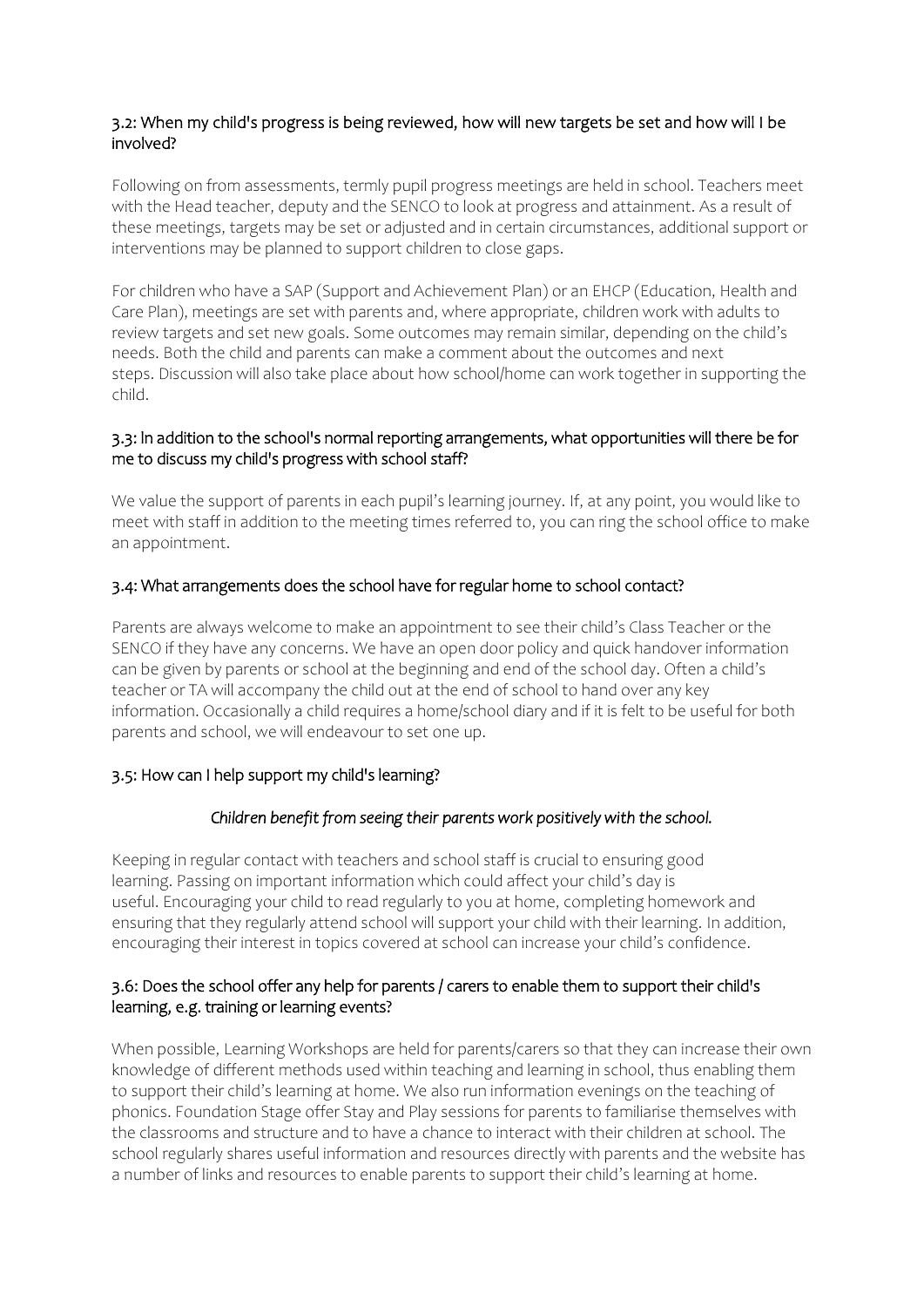## 3.7: How will my child's views be sought about the help they are getting and the progress they are making?

Child friendly versions of SAPs and sections of EHCPs are written and discussed with children (learning passport) so they know what their targets are. These are kept out during lessons and referred to and updated regularly as children make progress against their targets. At EHCP Annual Reviews, children write an 'All About Me' booklet which gives them the opportunity to reflect on what they do well and what they need further support with. It also enables them to choose pieces of work to share that they feel proud of. Children are also invited to share their 'All About Me' information at the Annual Review meeting if they would like to.

## 3.8: What accredited and non-accredited courses do you offer for young people with SEND?

NA

#### 3.9: How does the school assess the overall effectiveness of its SEN provision and how can parents / carers and young people take part in this evaluation?

The school has a robust monitoring and evaluation cycle which includes specific SEN focus points throughout the year. Book looks, pupil progress meetings, learning walks and classroom observations all make up part of the monitoring and evaluation cycle, the results of which are shared with the SLT, wider staff and governors.

## Support for my child's overall well being

#### 4.1: What support is available to promote the emotional and social development of children with SEND?

Our SEND pupils are part of a class and they are, where ever and whenever possible, fully integrated within that class. This provides all our children (both those with SEND and those without) an opportunity to mix with others who have needs that may be different to their own. This develops mutual respect and tolerance whilst also giving children opportunities to explore and develop their social skills. Furthermore, we have experienced Emotional Literacy Support Assistants (ELSAs) who work with children on a 1:1 or small group basis covering a wide range of needs including developing children's self-esteem to working on strategies for anger management. Our Pastoral Support Workers (PSWs) also run Social Skills groups to support children in areas such as developing friendships, managing conflict and promoting self-esteem. As a school we have a staff who are committed to supporting children emotionally and socially as well as academically.

## 4.2: What support does the school put in place for children who find it difficult to conform to normal behavioural expectations and how do you support children to avoid exclusion?

We have a clear behaviour system that focuses on rewards and sanctions. All children and parents are aware of how the systems are applied and understand the importance of consistency and fairness. All staff are supported and empowered to use the behaviour and rewards system and pupil behaviour is excellent as a result.

If a child finds it difficult to conform to the expected behaviour expectations, we ensure parents are aware of our concerns and we will work with the parents and children to provide additional support to ensure that they can continue to access learning and make positive choices.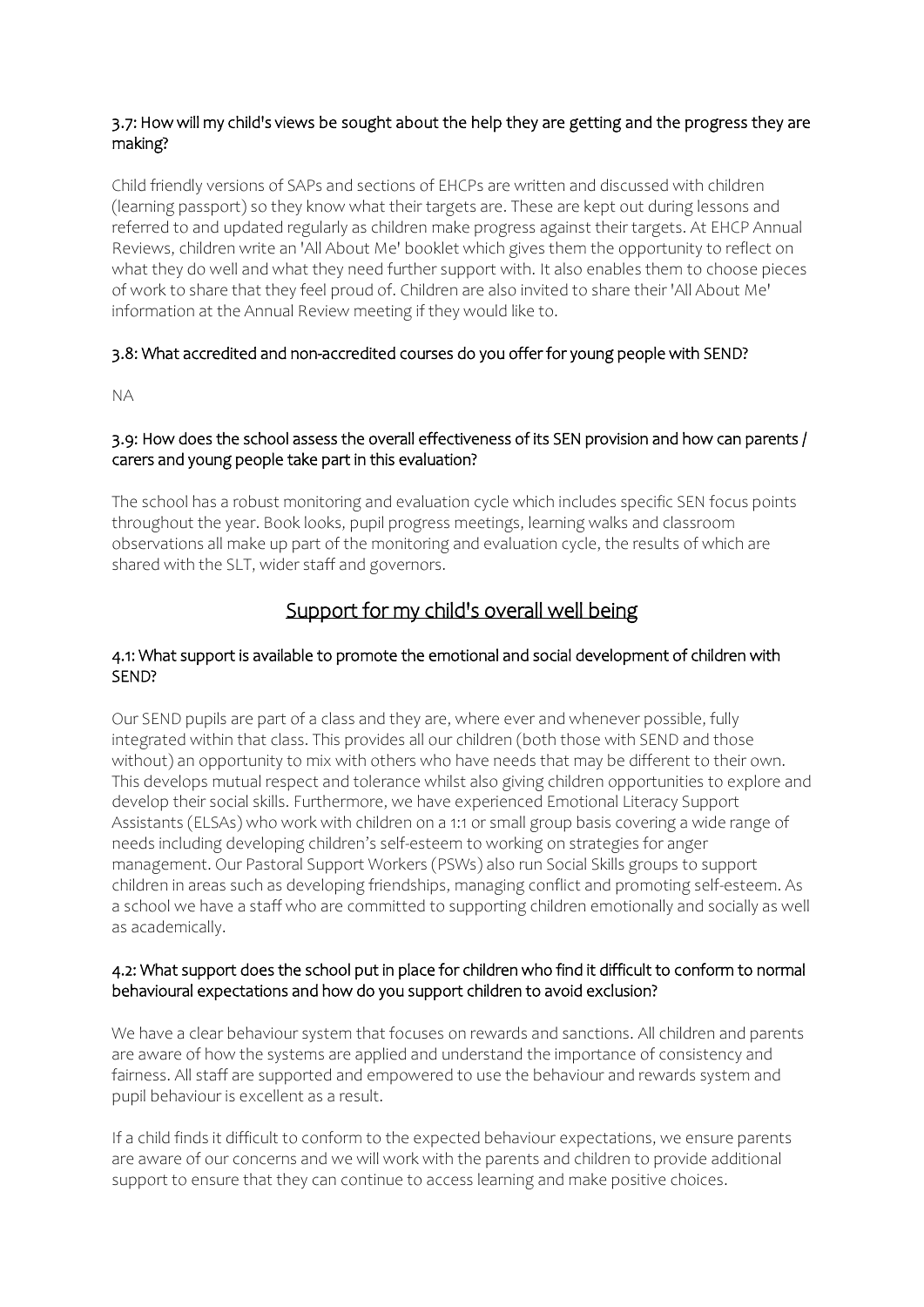## 4.3: What medical support is available in the school for children with SEND?

Where a child has medical needs, the school will seek advice from the relevant agency e.g., the School Community Nursing Service, Physiotherapy Team etc. and staff will receive appropriate training. We have children with diverse medical needs and we ensure that we are appropriately trained and resourced when new medical needs arise.

For further information, please refer to our 'Supporting Pupils with Medical Needs Policy'

#### 4.4: How does the school manage the administration of medicines?

Parents fill in a medication administration form which is kept securely at the main school office. Any medicines are also kept and administered from there. The exception to this is emergency medication such as Asthma Inhalers and Epi-Pens, which are kept with the relevant child, in class and on the playground. First Aid boxes are located in several places around the school and staff are trained in First Aid.

#### 4.5: How does the school provide help with personal care where this is needed, egg. help with toileting, eating etc.?

As a school we want to ensure that the children in our care are happy and confident in school. Whenever a child has intimate care needs we ensure that we seek the relevant advice and support in order to meet these needs. Our intimate care policy outlines how we ensure safeguarding procedures are met when changing and supporting pupils. Where a child has an EHCP we can make referrals to occupational therapy (OT) and we can support children with eating and other physical needs.

## Specialist services and expertise available at or accessed by the school

#### 5.1: What SEN support services does the school use, e.g. specialist support teachers, educational psychologists, teachers for hearing impairment and visual impairment, ASD advisory teachers, behaviour support teachers etc?

We have close links with a number of external agencies: Autism Spectrum Disorder (ASD) Advisory Service, Educational Psychologists, Speech and Language Therapists (SaLT), Cognition and Learning Team (CaLT), Child and Adolescent Mental Health Team (CAMHs), Early Development and Inclusion Team (EDIT), Sensory Consortium Service (SCS) and Specialist Inclusion Support Service (SISS) to name a few.

## 5.2: What should I do if I think my child needs support from one of these services?

Discuss any concerns you have with your child's class teacher who may refer you to the SENCO. In some cases, the SENCO can make the appropriate referral if it is considered suitable, however each service has their own criteria in order for a child to be seen. This will be available to view on their own Local Offer.

#### 5.3: How are speech and language therapy, occupational therapy and physiotherapy services provided?

As a school we are part of the 'Every Child A Talker' (ECAT) initiative run by West Berkshire Council. We track children's speech and language development throughout the early years. If we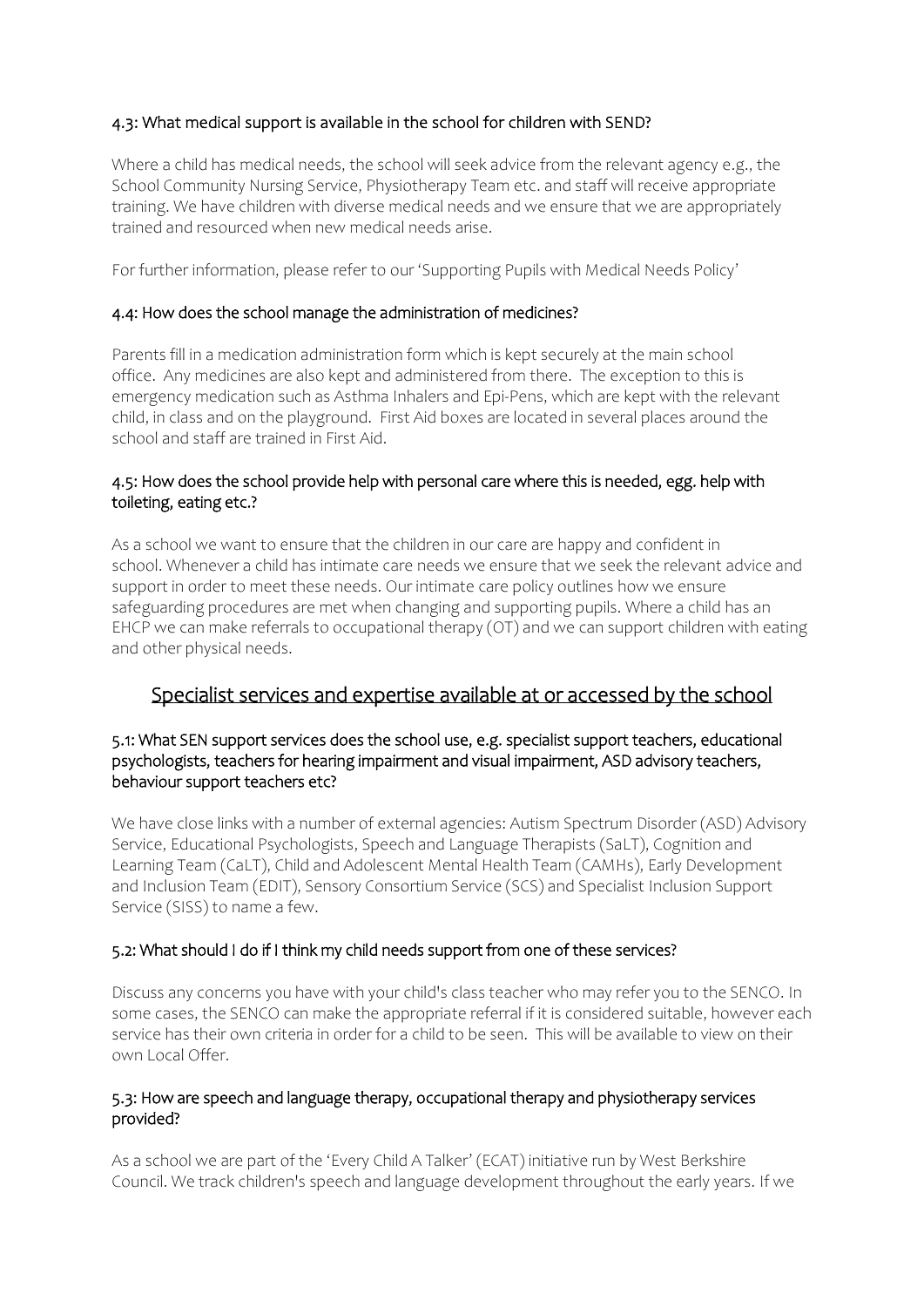identify a speech and language delay, we can help to support parents in obtaining an assessment with a speech and language therapist. We also have a dedicated therapist who comes to see children in school regularly. He also supports staff development so that we can provide the ongoing work and support required for delivering individual therapy plans.

Once a child has seen a specific therapist they will be given a therapy plan detailing outcomes. We have TAs who are experienced in delivering such plans. The relevant therapist will often make follow up visits to the child in order to review the plan and discuss progress with the staff and parents. If it is needed, Speech and Language therapists can set up group interventions which are run by TAs and monitored by the Speech and Language Therapist

Occupational therapy referrals can only be made by school if a pupil already has a EHCP in place. We can make referrals for physiotherapy however it is more likely that a paediatrician or medical professional would make this referral.

## 5.4: What should I do if I think my child needs to be seen by a speech and language therapist, occupational therapist or physiotherapist?

Discuss any concerns you have with your child's class teacher who may refer you to the SENCO. The SENCO can make referrals for Physiotherapy and Speech and Language Therapy. If your child has an EHC plan the SENCO can also make referrals for Occupational Therapy through the CYPIT hub, however if your child does not have an EHC plan your GP will have to make the referral.

#### 5.5: What arrangements does the school have for liaison with Children's Social Care services?

The Headteacher is the designated safeguarding lead at the school and as such is the main point of contact for any liaison with Children's Social Care services. The deputy head is the deputy safeguarding lead and there are additional staff on site who have completed designated safeguarding training.

## Training of school staff in SEND

## 6.1: What SEND training is provided for teachers in your school?

If a teacher has a child with a particular need in the class, for example ASD or sensory processing difficulties, it may be possible for them to attend training run by an outside agency. The SENCO keeps up to date with current legislation and strategies for specific needs through conferences and training. They disseminate this to staff through staff meetings and with regular SEND updates.

We are able to access a wide range of training offered by the Local Authority, from training in delivering specific interventions such as Precision Teaching, to courses which increase staff's understanding of a particular need such as courses on Autism awareness. Teachers also receive additional and up to date training through staff meetings, INSET days and other continued professional development opportunities.

#### 6.2: What SEND training is provided for teaching assistants and other staff in your school?

Training is provided by the SENCO or other external agencies, such as the Cognition and Learning Team. A regular review of training and discussion takes place between the Head teacher and the SENCO. Teaching Assistants are given appropriate training for the support they are expected to deliver and the needs of the children that they are working with.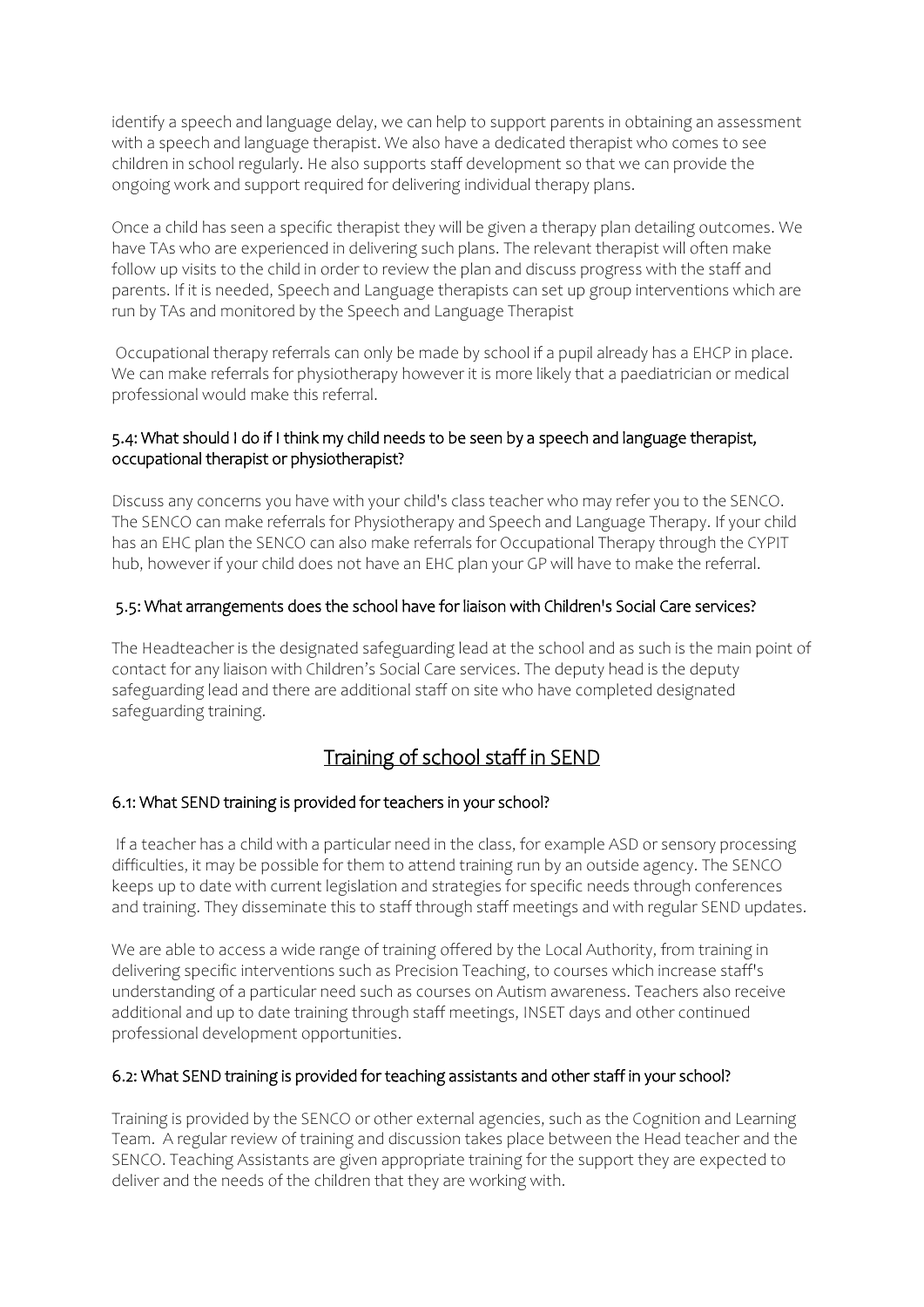## 6.3: Do teachers have any specific qualifications in SEND?

The SENCO will either have completed the SENCO accreditation or be on the pathway to gaining the accreditation.

#### 6.4: Do teaching assistants have any specific qualifications in SEND?

Some Teaching Assistants hold specific qualifications in SEND, such as the Catch Up Reading Programme.

## Activities outside the classroom including school trips

#### 7.1: How do you ensure children with SEND can be included in out of school activities and trips?

A full risk assessment is undertaken for each off site activity and any adjustments are made depending on the level of need. Our approach to school activities and trips is inclusive and we expect all children to be included.

#### 7.2: How do you involve parents / carers in planning the support required for their child to access activities and trips?

Parents are consulted if access for a trip or activity requires a more in-depth risk assessment and planning. If a child has access to a 1:1 adult as part of their ECHP provision in school, then this provision would remain for the relevant off site activity or school trip.

Where necessary, such as for residential visits, planning meetings take place with the leader of the activity and the child's parents or carers.

## Accessibility of the school environment

## 8.1: How accessible is the building for children with mobility difficulties / wheelchair users?

Our school is very accessible and it is possible to move around the whole school building in a wheel chair. Some doors in school are automatic and all doors are wide enough for wheelchair access. The school has sloped access to outside buildings from the main school. A lift ensures appropriate access to the upper floor of the New building.

## 8.2: Have adaptations / improvements been made to the auditory and visual environment?

Where there is a child with visual impairment in the class, advice and guidance is sought and then followed for how best to support them.

Staff wear Radio Aids for children with hearing aids. When a Teacher is using an Interactive Whiteboard, they are encouraged to have a pale background colour for those children with dyslexic tendencies. In the past we have ensured that children are made aware of the need to keep chairs in and to give a clear space for moving around.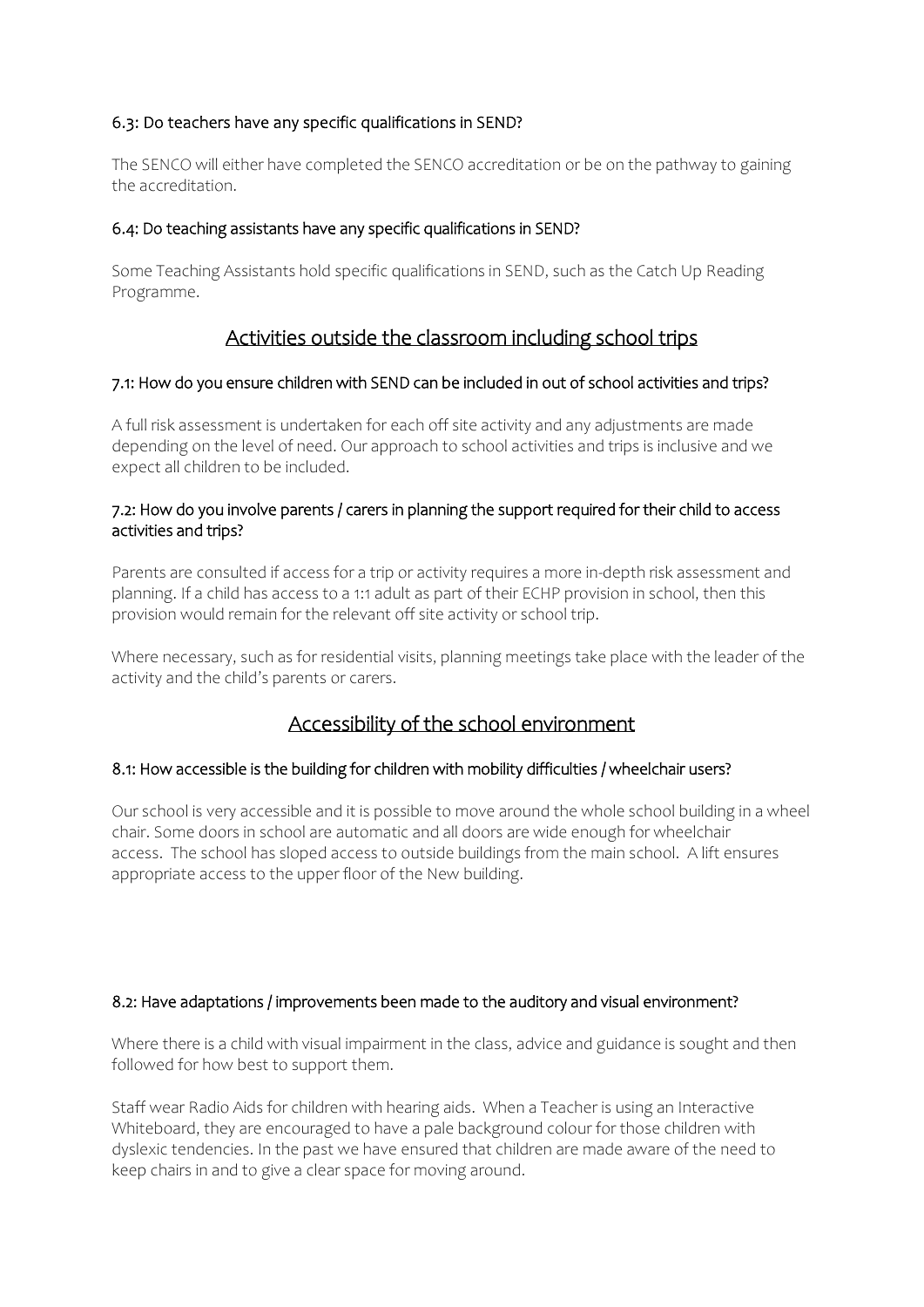## 8.3: Are there accessible changing and toilet facilities?

Yes. There is a disabled toilet in the main reception and in the Parliament building. Toilets have been altered, where necessary, to accommodate wheelchair access/toilet frames.

#### 8.4: How do you ensure that all the school's facilities can be accessed by children with SEND?

We regularly review our facilities to ensure that they are accessible for children with SEND. We consider each case on an individual basis and can put in place additional support in order to improve access if required.

#### 8.5: How does the school communicate with parents / carers who have a disability?

Parents are consulted about which is the best way to contact them and the school follows their preferences. This support ranges from sharing and completing forms alongside parents to providing separate spaces for parents who require a quiet space and interpreter to support during parent's evenings. We conduct a disability survey across our school community at least bi-annually. Parent's views on disability help us to identify any issues that might need to be addressed.

#### 8.6: How does the school communicate with parents / carers whose first language is not English?

We ask parents what support they might require and ask the advice of the EMTAS team if appropriate. In the past we have arranged for interpreters to accompany parents to meetings. Sometimes these have been from outside agencies or have been family members.

## Preparing my child to join the school or to transfer to a new school or the next stage of education and life

#### 9.1: What preparation will there be for both the school and my child before he or she joins the school?

Where possible, staff will visit to the child's current setting and a transition meeting will take place held between key staff and parents. Additional visits to The Willows are always welcome in order to ensure a smooth transition process. It is possible for the visits to be arranged at different times so that your child can see the school when it is busy and quiet. Where appropriate, a Transition Photo Book will be provided to help children 'see' their new setting/members of staff who will be working with them.

The SENCO will gather information from parents and the previous setting. This information will be shared with all staff who will be working with your child.

#### 9.2: How will my child be prepared to move on to the next stage within school, e.g. class or key stage?

Your child will be able to visit their new classroom at various times during the day to look at key areas. They will be given the opportunity to go onto the playground if required. Your child will be able to meet their new teacher and any support staff in the new classroom before the beginning of the academic year. They may also receive a transition booklet.

#### 9.3: How will my child be prepared to move on to his or her next school?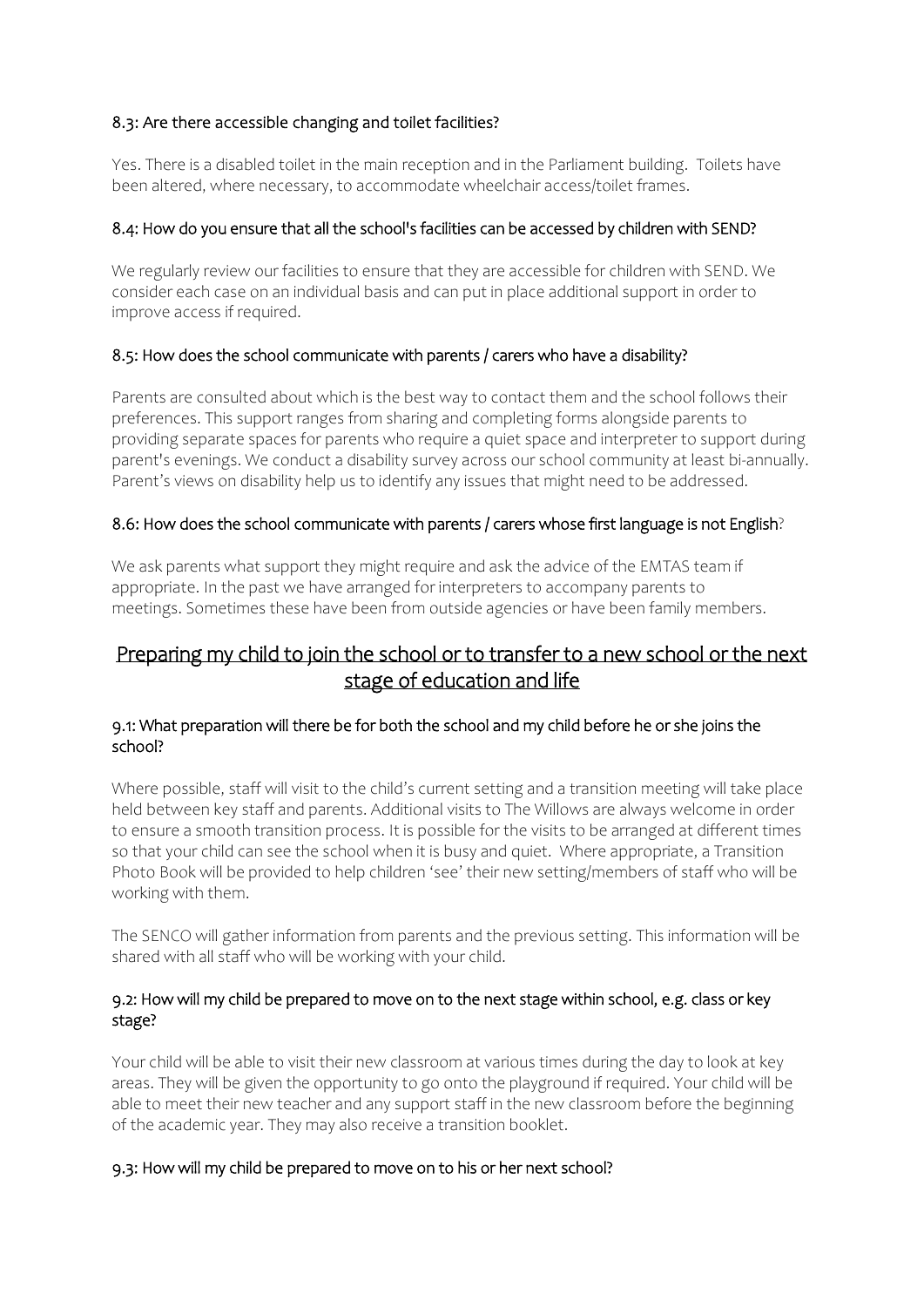Preparing for Secondary School takes place throughout Year 6 for children who are identified as potentially vulnerable and in need of a more individual approach to transition. Transition visits are run by the local secondary schools and take place on both an individual and group basis. Most local secondary schools meet with parents, our SENCO and the children at our school to discuss the transition and to offer additional visits or support.

## 9.4: How will you support a new school to prepare for my child?

We will pass on all the information that we have and a hand over meeting takes place between staff. We are able to meet with schools to discuss any adaptations that we may have made and pass on any useful information including the level of support the child receives. Meetings take place between the Year 6 teachers and the Year 7 heads of the local secondary schools to discuss all children that are moving up. In addition, meetings take place between the Primary and Secondary SENCOs prior to transition and parents and children are often invited to these as well.

## 9.5: What information will be provided to my child's new school?

Current attainment levels, history of the child's SEND and any SAPs or EHCPs are provided to the new school. Details of how to best support the child, e.g. strategies used or interventions, are also shared as well as any safeguarding concerns.

## 9.6: How will the school prepare my child for the transition to further education or employment?

NA

## Who can I contact to discuss my child?

## 10.1: Who would be my first point of contact if I want to discuss something about my child or if I am worried?

The child's Class Teacher is usually the first point of contact for any issues or concerns. All parents are welcome to make an appointment to see them for a discussion.

## 10.2: Does the school offer any specific support for parents / carers and families (such as Family Support Workers?)

The Willows employs dedicated Pastoral Support Workers (PSW) who can offer specific support to parents/carers and families. When appropriate they also run parent courses such as Incredible Years, BOOST, Anger in the Family and courses on developing better sleeping routines. The PSWs will also offer advice and support to parents/carers and families on any other areas of concern.

## 10.3: What arrangements does the school have for signposting parents / carers to external agencies which can offer support, such as voluntary agencies?

We have leaflets outside the office offering information on support agencies. The SENCO has a range of specific leaflets and the school office emails anything of interest to parents. If a parent is after particular advice the SENCO will endeavour to answer queries and direct parents towards support. The pastoral support workers, SENCO and members of the leadership team can also help to direct parents/carers to specific groups who can help. From time to time the school newsletter and website also includes information on external workshops, support groups etc.